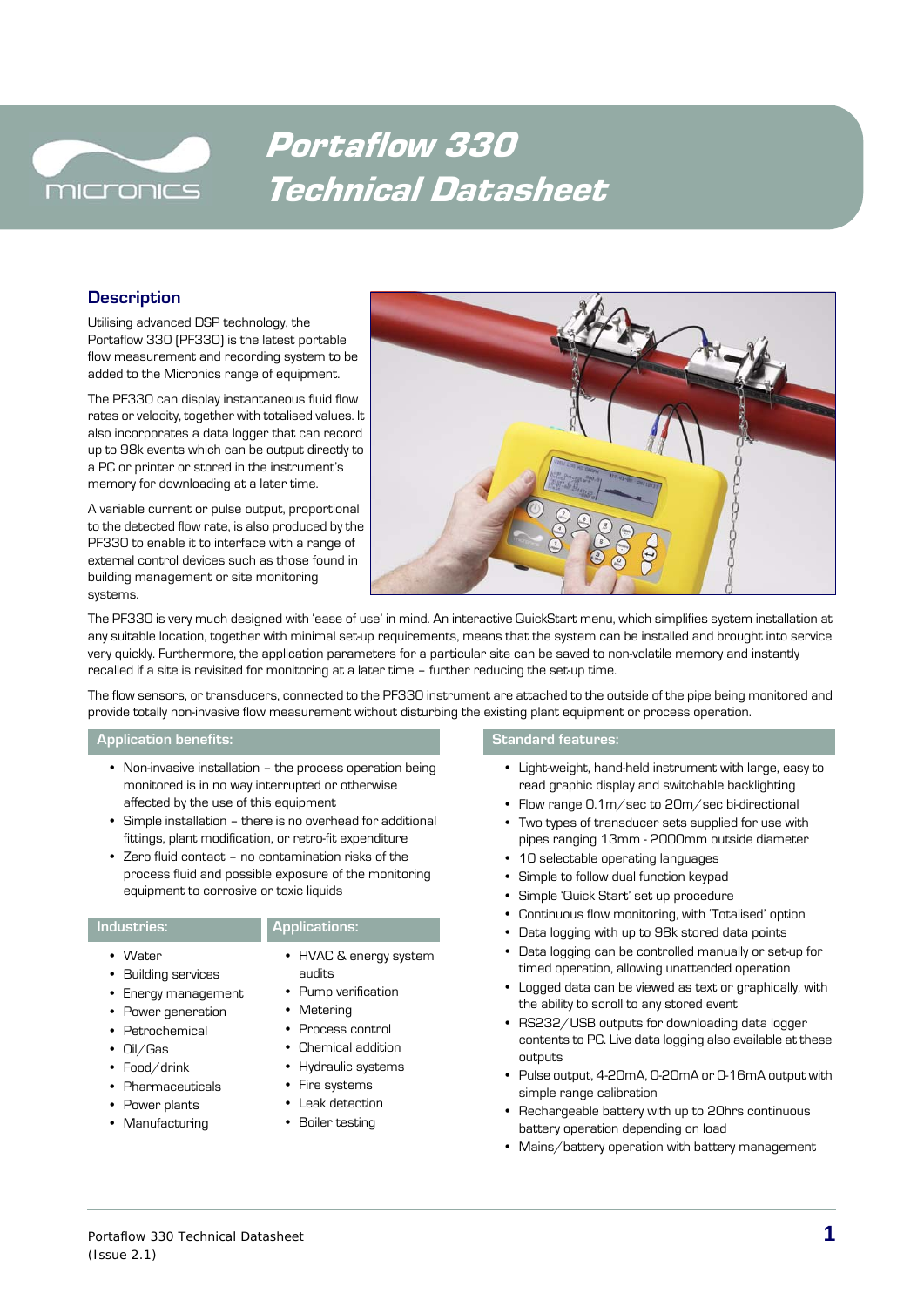

# **Principles of Operation**

When ultrasound is transmitted through a liquid the speed at which the sound travels is accelerated slightly when transmitted in the same direction as the liquid flow and decelerated slightly when transmitted against it. The difference in time taken by the sound to travel over the same distance but in opposite directions is therefore proportional to the flow velocity of the liquid and can be used to calculate the flow rate.

### **Transit time technique**

This technique is known as 'transit time' measurement and is the method used by the Portaflow 330 system to calculate the liquid flow rate. Once the flow velocity is known it is a simple matter for the PF330 to calculate the volumetric flow.

### **Operating modes**

The Portaflow sensors can be set to operate in one of four modes determined mainly by the pipe diameter and the transducer set in use. The diagram below illustrates these modes and shows the importance of applying the correct separation distance between the transducers to obtain the best possible signal.

In practice, the PF330 determines the operating mode and calculates the appropriate transducer separation distance in response to site application data entered by the user.



### **Reflex mode**

This is the mode most commonly used. The two transducers (U & D) are attached to the pipe in line with each other and the signals passing between them are reflected by the opposite pipe wall. The Separation Distance is calculated by the instrument in response to entered data concerning the pipe and fluid characteristics.

### **Reflex mode (double bounce)**

In this mode the separation distance is calculated to give a 'double bounce. This is most likely to occur if the pipe diameter is so small that the calculated reflex mode Separation Distance would be impractical for the transducers in use.

### **Reflex mode (triple bounce)**

This illustration goes one step further to show <sup>a</sup>'triple bounce situation. This would normally apply when working with very small pipes relative to the transducer range in use.

### **Diagonal mode**

This mode might be selected by the instrument where relatively large pipes are concerned. In this mode the transducers are located on opposite sides of the pipe but the Separation Distance is still critical in order for the signals to be received correctly.

This mode might be used with the standard 'A' & 'B' transducer sets but for really large pipe installation the optional transducer set 'D' might be recommended.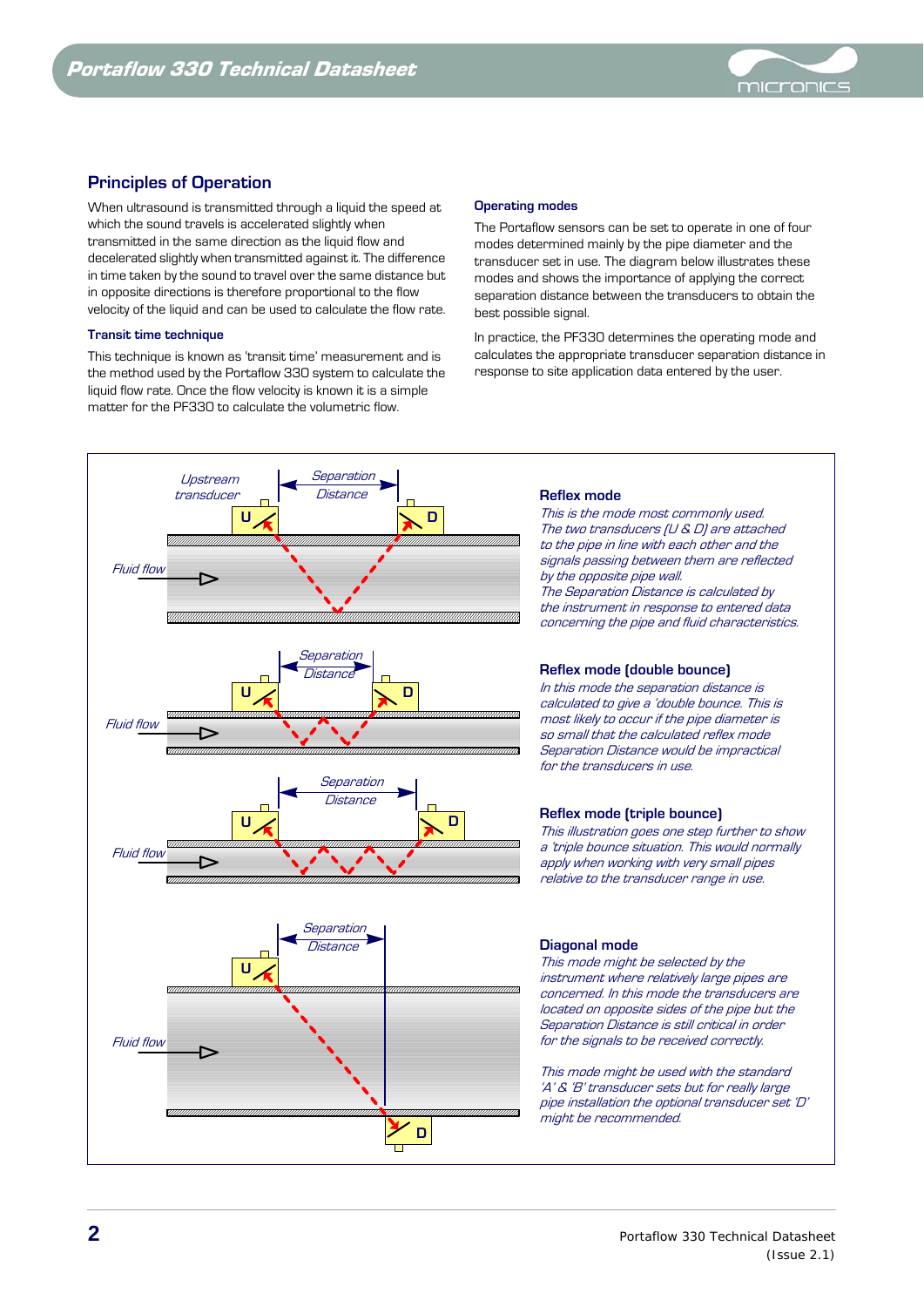



# **PF330 System components**



### **Standard equipment Optional equipment**

- **•** Portaflow 330 instrument with backlit graphic display.
- **•** Power supply with UK, US, European adapters 110/240VAC
- **•** Transducer cables (x2) 2 metres long
- **•** Transducer set 'A' (Transducers x2)
- **•** Transducer set 'B' (Transducers x2)
- **•** Set of guide rails for use with 'A' or 'B' transducers
- **•** Ruled separation bar (2-piece)
- **•** 4-20mA/Pulse output cable
- **•** USB cable and RS232-C cable
- **•** 2 lengths of chain each at 3.3 metres long
- **•** Test block
- **•** Ultrasonic couplant and syringe applicator
- **•** Manual (on CD)

- **•** Transducer set 'D' used for monitoring pipes of 1500mm to 5000mm diameter, over a temperature range -20°C to +80°C. Kit is supplied in a separate case and includes the sensors together with ratchet straps and guide rails for attaching to the pipe
- **•** Magnetic guide rail
- **•** IP67 connectors in carrying case



The Portaflow 330 Standard equipment is supplied in a rugged IP67 carrying case fitted with a foam insert to give added protection for transportation.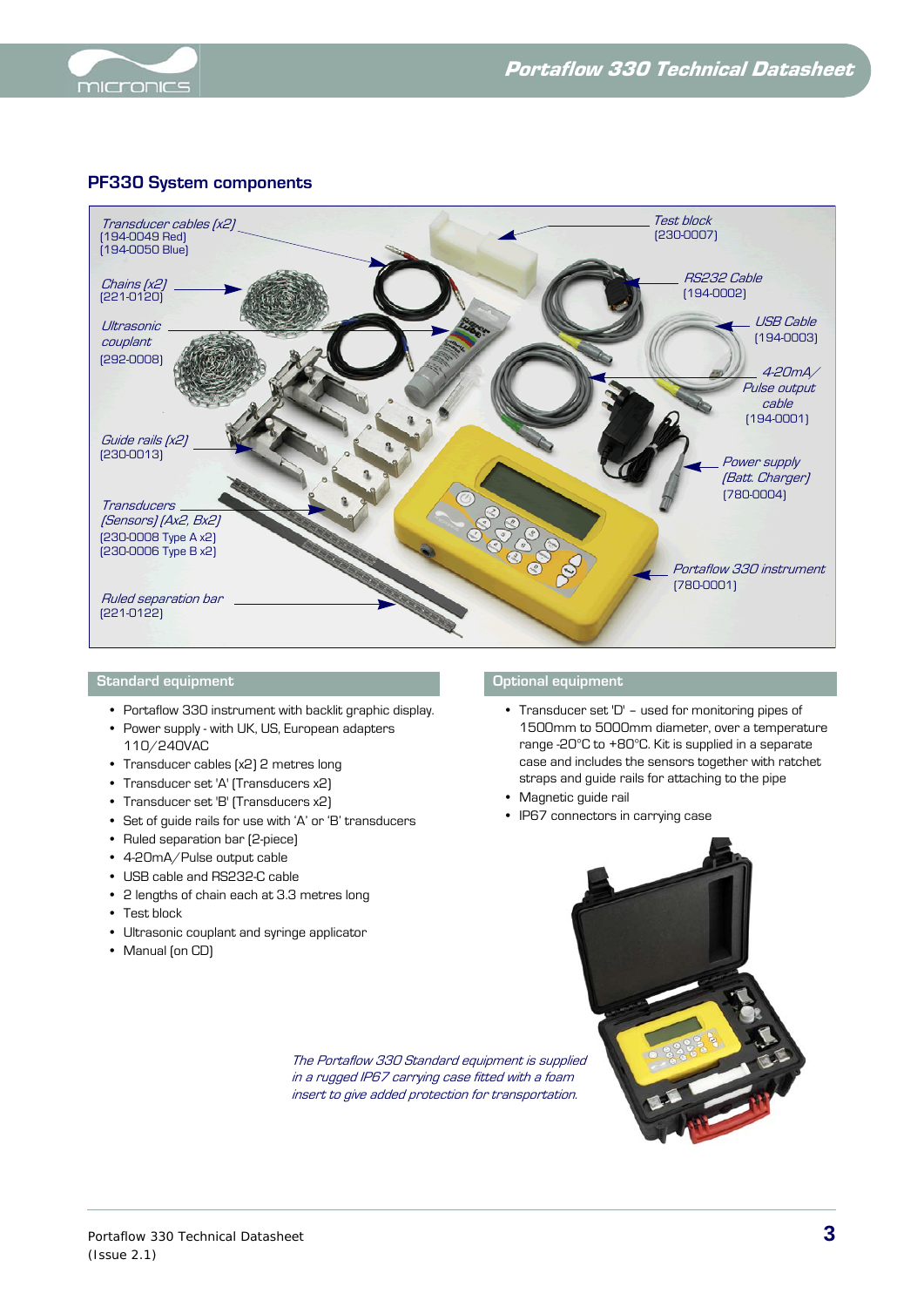

# **Application site specifications**

When setting-up the PF330 using the QuickStart feature, specific data concerning the pipe construction and fluid conditions must be entered into the instrument in order for it to determine the appropriate transducer selection and fitting details. Once these parameters have been entered they can (optionally) be stored as a 'named site' in the Portaflow's memory and recalled if the equipment is used in the same site location in the future. This facility reduces the set-up time and is useful where the system is used at several site locations on a regular basis. Details for up to 20 sites can be stored in this manner.

The parameters that are required to be entered in the QuickStart menu are shown in the tables below, which also illustrate the range and limits of pipe and fluid conditions with which the system can be used.

Constructed of any sonic conducting medium such as – Permitted pipe linings include –

- **•** Carbon Steel
- **•** Galvanised Steel **•** Mild Steel
- **•** Stainless Steel
	-
- 
- **•** UPVC/PVDF **•** Concrete

**•** Copper

- **•** Glass **•** Brass
- 

The pipe thickness must be in the range of 1mm - 75mm The pipe lining thickness can be up to 10mm

The maximum permissible pipe outside diameter depends on the type of ultrasonic transducer in use –

- **•** Type 'A' transducer usable with pipes in the range 13mm to 115mm
- **•** Type 'B' transducer usable with pipes in the range 50mm to 2000mm
- **•** Type 'D' transducer usable with pipes in the range 1500mm to 5000mm (optional equipment)

### **Pipe material: Pipe lining materials:**

- **•** Rubber
- **•** Glass
- **•** Concrete

### **Pipe wall thickness: Pipe lining thickness:**

### **Pipe diameter: Fluid types & conditions:**

The Portaflow 330 will perform accurately with a wide range of clean liquids or oils that have less than 3% by volume of particulate content. Typical application include –

**•** Epoxy **•** Steel

- **•** river water
- **•** glycol/water mixture **•** hydraulic oil
- **•** potable water
- **•** demineralised water **•** diesel oil

**Pipe wall temperature:**

The maximum permissible pipe temperature depends on the type of ultrasonic transducer in use –

- **•** Type 'A-ST' (Standard) transducer -20°C to +135°C
- **•** Type 'B-ST' (Standard) transducer -20°C to +135°C
- **•** Type 'D'\* transducer -20°C to +80°C
- \* Note that these transducers are not part of the standard Portaflow 330 kit but can be ordered as optional equipment.

If the application parameters at the intended site fall outside those shown above contact Micronics for advice.

### **Transducers**

The PF330 system is supplied with two sets of standard transducers described as 'A-ST' and 'B-ST' (ST = 'Standard'). These transducers are designed for use with pipe diameters ranging from 13mm to 2000mm carrying a fluid with a temperature in the range -20°C to +135°C, which covers the majority of PF330 site applications.

Optional transducers for use with extended pipe diameters up to 5000mm can be obtained from Micronics Ltd and are directly compatible with the PF330 system instrument.

A summary of the available transducer specifications is shown in the table below.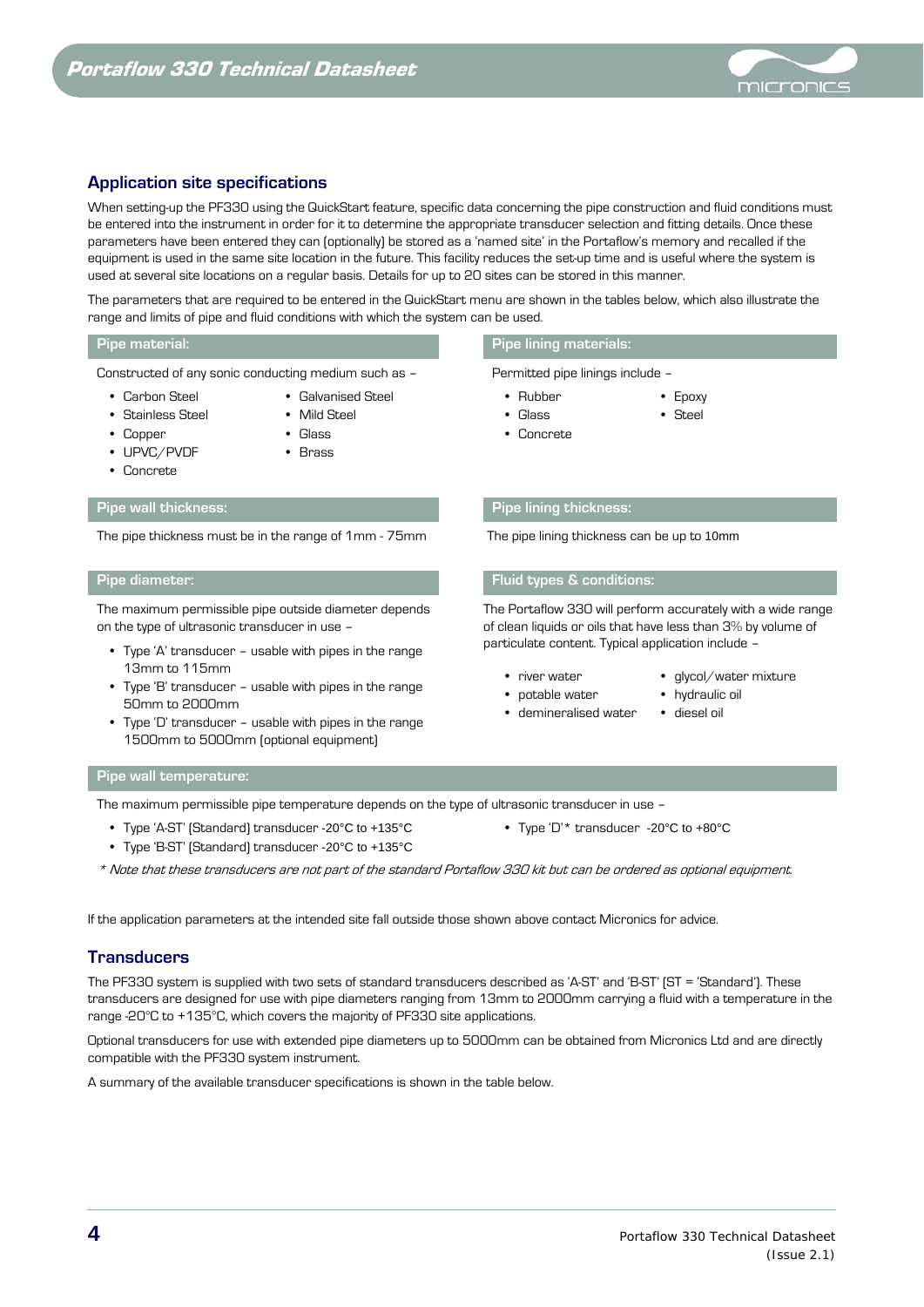

### **Standard transducers: Optional transducers:**

Temperature range -20°C to +135°C Temperature range -20°C to +80°C

- **•** 'A-ST' (2MHz) used with 13mm 115mm pipe o.d.
- **•** 'B-ST' (1MHz) used with 50mm 2000mm pipe o.d.

**•** 'D' (0.5MHz)\* – used with 1500 mm…5000 mm pipe o.d.

\* Note these transducers are not part of the standard Portaflow 330 kit but can be supplied as optional equipment.

### **Transducer mounting**

Type 'A' & 'B' transducers are fitted to adjustable guide rails which are secured to the pipe using wrap-around chains and mechanically connected together by a steel separation bar. The separation bar also acts as a ruler to allow the distance between the transducers to be set to the value calculated by the Portaflow instrument.

A thumb-wheel is used to adjust the chain tension until the assembly is held firmly in place. The transducers are then inserted into the guide rails and secured in place by a knurled screw. This illustration shows a completed assembly with a transducer fitted to the left-hand guide rail only.

The transducers are connected to the PF330 instrument by means of a 2m mini-coaxial cable.



### **Data logger**

The Portaflow 330 can record and store up to 98,000 (98k) logged events which can be displayed on the instrument either graphically or as text. Logged data comprises date & timed stamped flow values together with the unit of measurement and can be downloaded to a PC using the inbuilt RS232 or USB interface. The interval between logged events can be set between 5 secs and 1 hour.

All data is saved to non-volatile memory and is retained even if the battery totally discharges.

When viewing the data in either mode any stored event can be accessed and displayed using the instrument's scroll keys – see the attached illustration.

VIEW LOG AS GRAPH  $19 - 91 - 98$ 20:18:13 800.0  $-0.1$ min VIEW LOG AS TEXT  $19 - 01 - 08$ 20:19:12 Dim:  $DivichSta$ 

If logging is taking place at a 'named site' the log is saved with same 'name' as the site name and can be recalled under that name as and when required. This allows the instrument to be used at several site locations and the results can be downloaded independently at a later, convenient time.

When used in this way the total 98k event memory is shared between the 'named' sites as needed and if the memory becomes full the instrument can be configured to either stop logging altogether or continue logging by overwriting the earlier stored data on a first-in first-out basis for the site in use.

Logging can be controlled manually using Start/Stop menu options or set to operate automatically on a timer. The timer option is useful if logging is required during unattended operation.

A summary of the data logger specification is shown on the following page.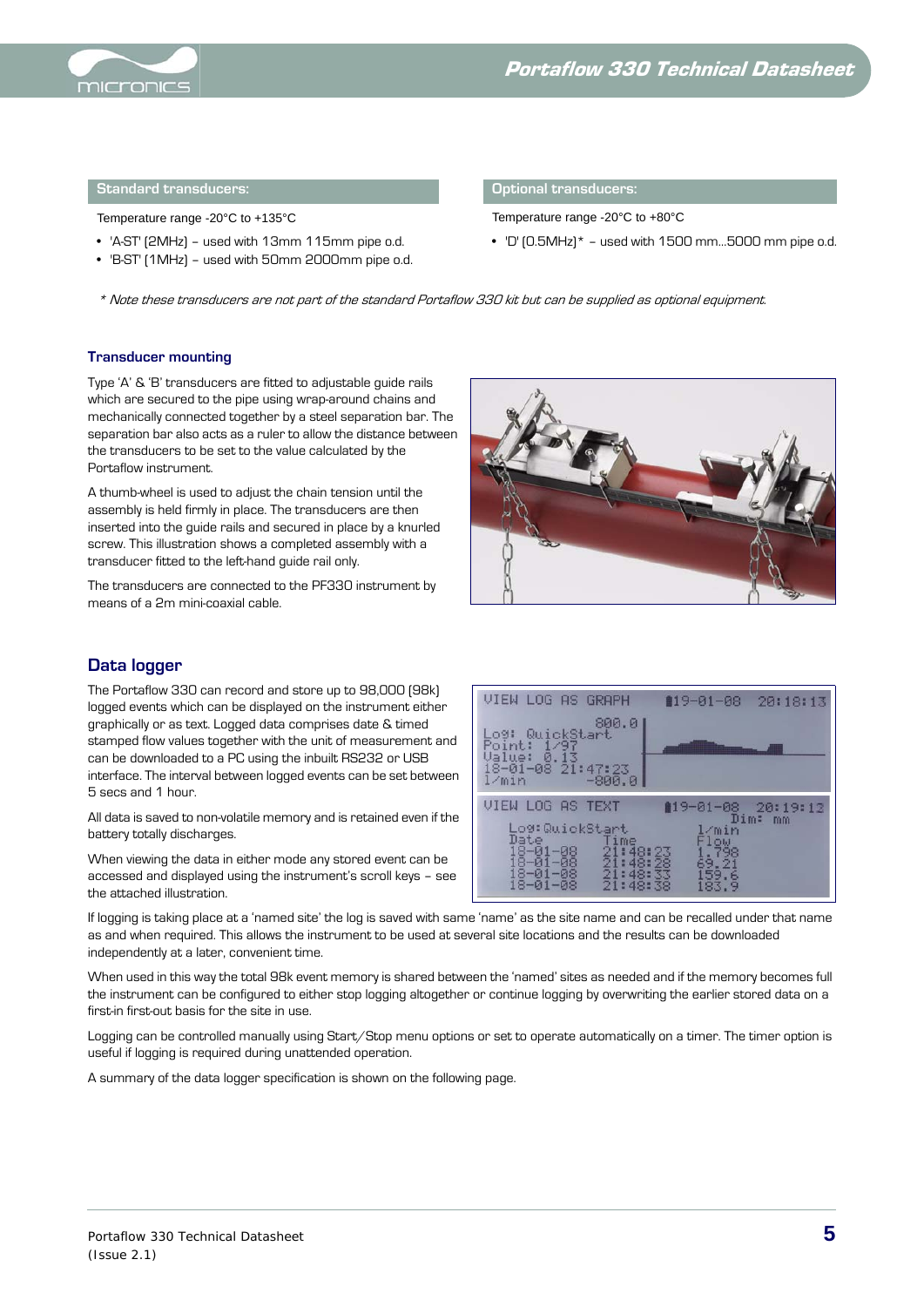

### **Data logger specification:**

| Logged data -                   | Time-stamped flow rate. Units may be changed at time of download by selecting the<br>corresponding unit on the keypad (e.g I, gals, USgals, m <sup>3</sup> ).                                   |
|---------------------------------|-------------------------------------------------------------------------------------------------------------------------------------------------------------------------------------------------|
| Number of data points -         | 98,000 (98k) logged events distributed across up to 20 sites.<br>All free memory is allocated by demand.                                                                                        |
| Programmable logging interval - | 5s to 1hr. The screen updates to show the end time of memory remaining as sample units<br>are selected.                                                                                         |
| Manual/Auto control -           | Logging can be started and stopped manually or set for automatic (timer) operation.                                                                                                             |
| Memory overflow -               | User selectable to either overwrite old data or stop logging.                                                                                                                                   |
| Download log -                  | Logged data can be downloaded to PC using RS232/USB interface (see below). Data can be<br>downloaded directly to facilitate 'live' logging, or recalled from memory to download at any<br>time. |
| Portagraph $II -$               | Portagraph II logging software is supplied.                                                                                                                                                     |

# **RS232/USB Output**

The Portaflow 330 has a single RS232/USB output facility that can be used to download logged data to a PC or printer. Two, 2 metre interface cables are supplied with the equipment. The RS232 cable is terminated with a standard 9-pin D-type connector suitable for connecting to the serial port of a PC/printer. The USB cable is terminated with a standard USB connector. In each case these cables connect to an 8 pin LEMO connector on the top of the PF330 instrument.

| <b>USB</b> interface: |                                                                     | RS232 printer/terminal interface: |             |                                                 |
|-----------------------|---------------------------------------------------------------------|-----------------------------------|-------------|-------------------------------------------------|
| Protocol -            | The USB output supports full speed<br>(12Mbits/sec) data connection | Protocol -                        |             | The PF330 has inbuilt<br>communications facilit |
| Software -            | USB driver software can be downloaded                               |                                   | handshaking |                                                 |
|                       | from the internet                                                   | Pin<br>Configuration -            | I FMO       | D-TYPF<br>6 DSR (red                            |

| RS232 printer/terminal interface: |                                |                                                                                             |
|-----------------------------------|--------------------------------|---------------------------------------------------------------------------------------------|
| Protocol -                        | handshaking                    | The PF330 has inbuilt Serial RS-232<br>communications facilities including                  |
| Pin<br>Configuration -            | I EMO<br>1<br>2<br>З<br>4<br>5 | D-TYPF<br>6 DSR (red)<br>4 DTR (black)<br>5 Gnd. (screen)<br>2 TXD (green)<br>3 RXD [white] |

# **Control Outputs**

The PF330 provides analogue and pulse outputs that are designed to be used in conjunction with external control and site monitoring applications such as those typically found in building management systems. These outputs can be calibrated to suit a required flow operating range and a highflow alarm level.

Both outputs are connected to a single (green), 7-pin LEMO socket located on the top of the PF330 instrument. A single 2 metre cable is provided that can be adapted for use for either of these output functions. The 'tails' on the free end of the cable must be terminated to suit the intended application

### **Cable termination**

| $Red -$       | 4-20mA positive                       |
|---------------|---------------------------------------|
| Black -       | 4-20mA negative                       |
| White -       | Pulse output [+]                      |
| Green -       | Pulse return [-]                      |
| Brown -       | Set Point (not in present use)        |
| Blue $-$      | Set Point return (not in present use) |
| Thick Black - | Cable screen                          |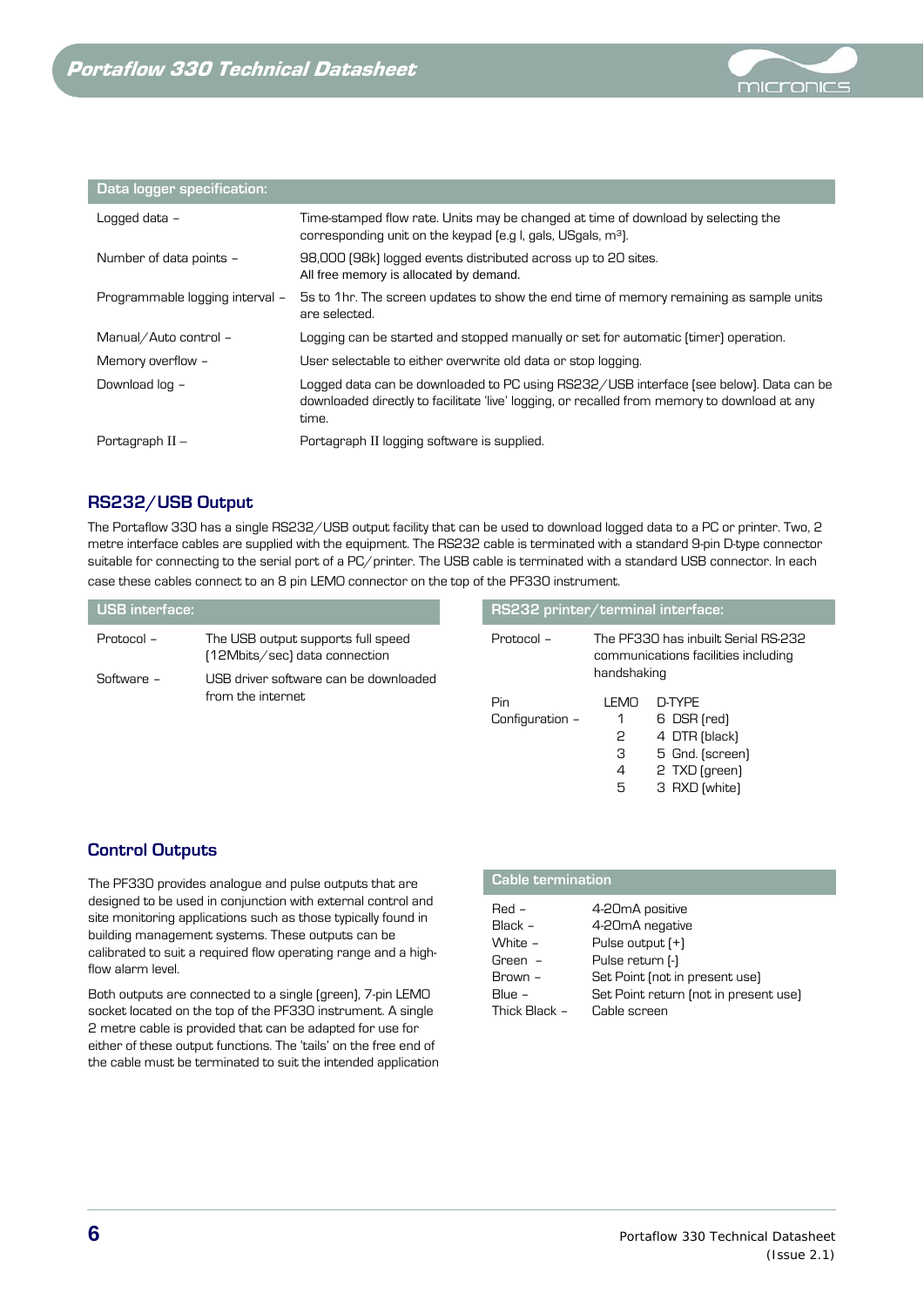

| Analogue output: |                                                                                    | Pulse output:      |                                                    |  |
|------------------|------------------------------------------------------------------------------------|--------------------|----------------------------------------------------|--|
| Range -          | $4 - 2$ $$\mathsf{D} \mathsf{m}$ $$\mathsf{A}$$<br>$n-2nmA$<br>$n - 1$ 6m $\Delta$ | Output type $-$    | One open collector opto-isolated digital<br>output |  |
| Resolution -     | $0.1\%$ of full scale                                                              | Pulse repetition - | Up to 500 pulses/sec (depending on<br>pulse width) |  |
| Alarm current -  | Adjustable between 0-26mA                                                          | Pulse width $-$    | 500ms for 1 pulse/s<br>5ms for 100 pulses/s        |  |
| $Isolation -$    | 1500V Opto-isolated                                                                | Max current. $-$   | 150 <sub>m</sub> A                                 |  |
| Maximum load -   | 620 Ohms                                                                           |                    |                                                    |  |

# **Technical data**

| <b>General specification:</b>          |                                                                                                                                                                                                                                                                                                   |              |             |
|----------------------------------------|---------------------------------------------------------------------------------------------------------------------------------------------------------------------------------------------------------------------------------------------------------------------------------------------------|--------------|-------------|
| DSP measurement technique -            | The PF330 uses 'transit time' measurement with a sampling resolution of 50 pico-<br>second, with a continuous signal level indication to the display                                                                                                                                              |              |             |
| Flow velocity range (bi-directional) - | • Minimum velocity $0.1\,\mathrm{m/s}$<br>• Max velocity 20m/s                                                                                                                                                                                                                                    |              |             |
| Flow measurement accuracy -            | • $\pm$ 0.5% to $\pm$ 2% of flow reading for flow rate >0.2m/s and Pipe ID >75mm<br>• ±3% of flow reading for flow rate >0.2m/s and Pipe ID in range 13mm - 75mm<br>• $\pm$ 6% of flow reading for flow rate < 0.2m/s<br>• Flow velocity corrected for Reynolds number over entire velocity range |              |             |
| Repeatability -                        | $\cdot$ ±0.5% of measured value or ±0.02m/s whichever is the greater                                                                                                                                                                                                                              |              |             |
| Response time -                        | • < 500ms depending on pipe diameter                                                                                                                                                                                                                                                              |              |             |
| Selectable flow units -                | • VELOCITY: m/sec, ft/sec<br>• VOLUME: I/s, I/min, I/h, gal/min, gal/h, USgals/min, USgals/h, Barrel/h,<br>Barrel/day, $m^3/s$ , $m^3/m$ in, $m^3/h$                                                                                                                                              |              |             |
| Selectable volume units -              | • I, gal, USgals, Barrel, m <sup>3</sup>                                                                                                                                                                                                                                                          |              |             |
| Total volume -                         | • 12 Digits - forward and reverse                                                                                                                                                                                                                                                                 |              |             |
| Display languages -                    | The following operator languages can be selected from the PF330 set-up menu                                                                                                                                                                                                                       |              |             |
|                                        | $\bullet$ English                                                                                                                                                                                                                                                                                 | • Italian    | • Russian   |
|                                        | $\cdot$ French                                                                                                                                                                                                                                                                                    | • Spanish    | • Norwegian |
|                                        | $\bullet$ German                                                                                                                                                                                                                                                                                  | • Portuguese | Dutch<br>٠  |
|                                        | • Swedish                                                                                                                                                                                                                                                                                         |              |             |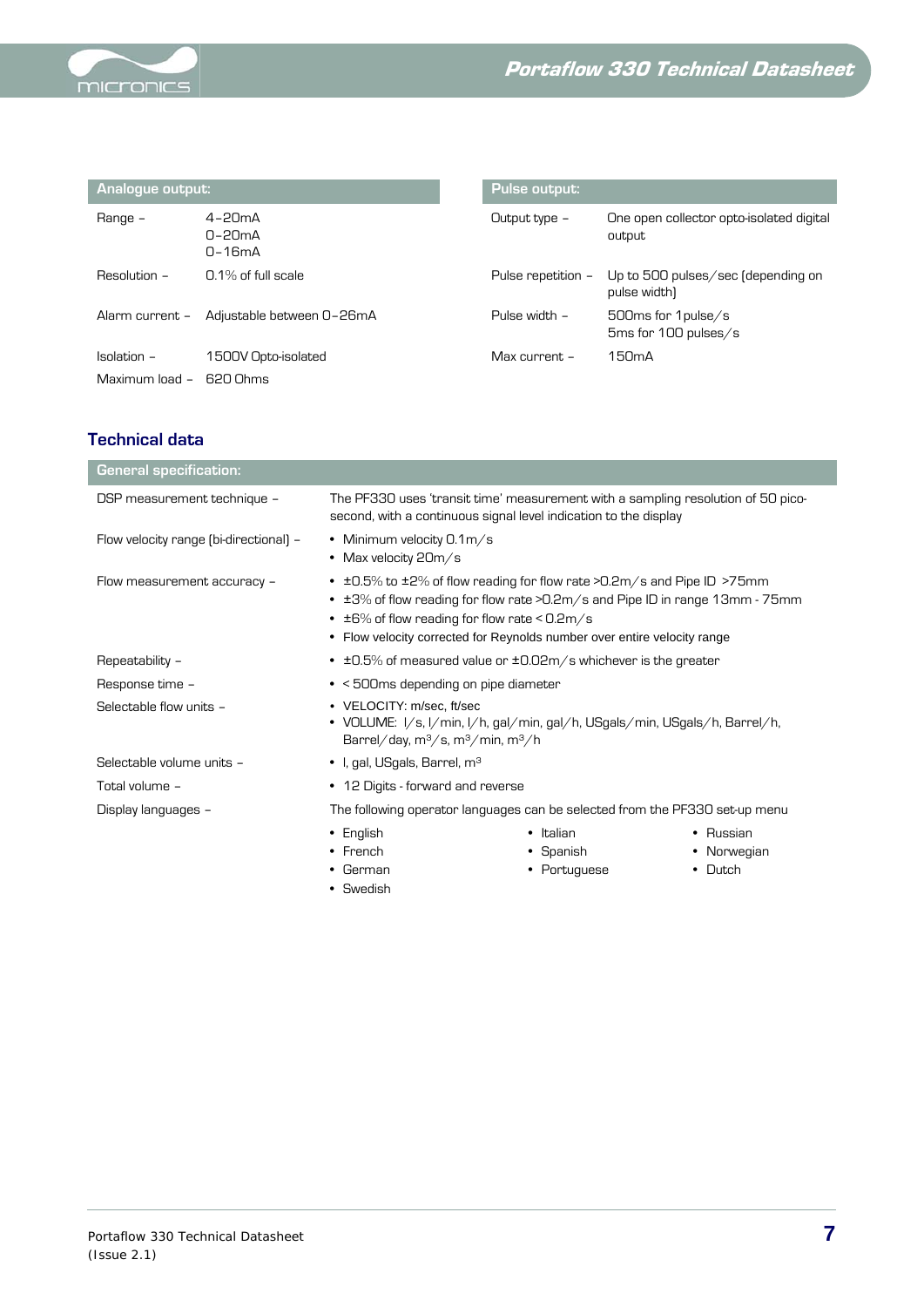

# **Electrical**

| <b>Supply voltage:</b> |                                                                       | <b>Power supply charger:</b> |                       |
|------------------------|-----------------------------------------------------------------------|------------------------------|-----------------------|
| Input voltage range -  | 9-24Vdc                                                               | Manufacturer $-$             | Model ECO-181WP12     |
| Power consumption -    | 10.5W                                                                 | Input voltage range -        | 90-264Vac             |
| Battery:               |                                                                       | Input frequency range -      | $47 - 63$ Hz          |
| Technology -           | 5-cell NiMH                                                           | Output voltage -             | 12Vdc                 |
| Capacity -             | 3.8AHr                                                                | Max. Output current -        | 1.5A                  |
| Operating time -       | Typically 20 hours continuous with<br>backlight and 4-20mA output OFF | Approvals -                  | UL. CUL. TUV. CB & CE |
| Recharge time -        | 6.5 Hours                                                             |                              |                       |
| Service life -         | >500 charge/discharge cycles                                          |                              |                       |

| <b>PUWER Supply Charger.</b> |                       |
|------------------------------|-----------------------|
| Manufacturer –               | Model FCO-181WP12     |
| Input voltage range -        | $90 - 264$ Vac        |
|                              |                       |
| Input frequency range -      | 47-63Hz               |
| Output voltage -             | 12Vdc                 |
| Max. Output current -        | 1.5A                  |
| Approvals -                  | UL, CUL, TUV, CB & CE |

# **Mechanical & miscellaneous data**

All components are contained in a hard-wearing IP67 rated carrying case with a protective moulded foam insert.

| Instrument enclosure: |                                                                                     | <b>Shipping information:</b> |                                               |  |
|-----------------------|-------------------------------------------------------------------------------------|------------------------------|-----------------------------------------------|--|
| Material -            | Flame retardant injection moulded<br><b>ABS</b>                                     | Box dimensions -             | 430mm x 360mm x 220mm                         |  |
| Dimensions -          | 264mm x 168mm x 50mm                                                                | Weight -                     | 7.5 kg                                        |  |
| Weight -              | 1.1 kg (including battery)                                                          | $EMC -$                      | BS EN 61326 - 1:2006,<br>BS EN 61326-2-3:2006 |  |
| Number of Keys -      | 16                                                                                  | Volumetric weight:           | 5.7 kg                                        |  |
| Display -             | 240 x 64 pixel graphic display, high<br>contrast black-on-white, with<br>backlight. |                              |                                               |  |
|                       | Viewing angle: Min 30°, typically 40°                                               |                              |                                               |  |

| L Environmental: '                                       | <b>Approvals:</b> |             |
|----------------------------------------------------------|-------------------|-------------|
| Operating temperature $-20^{\circ}$ C to $+50^{\circ}$ C | Safety -          | BS EN 61010 |
| -25°C to +65°C<br>Storage temperature -                  | Battery charger – | EN61204 - 3 |

Operating humidity - 90% RH MAX at +50°C

| <b>Approvals:</b> |                                               |
|-------------------|-----------------------------------------------|
| Safety -          | <b>BS EN 61010</b>                            |
| Battery charger - | FN61204 - 3                                   |
| $FMC -$           | BS EN 61326 - 1:2006.<br>BS EN 61326-2-3:2006 |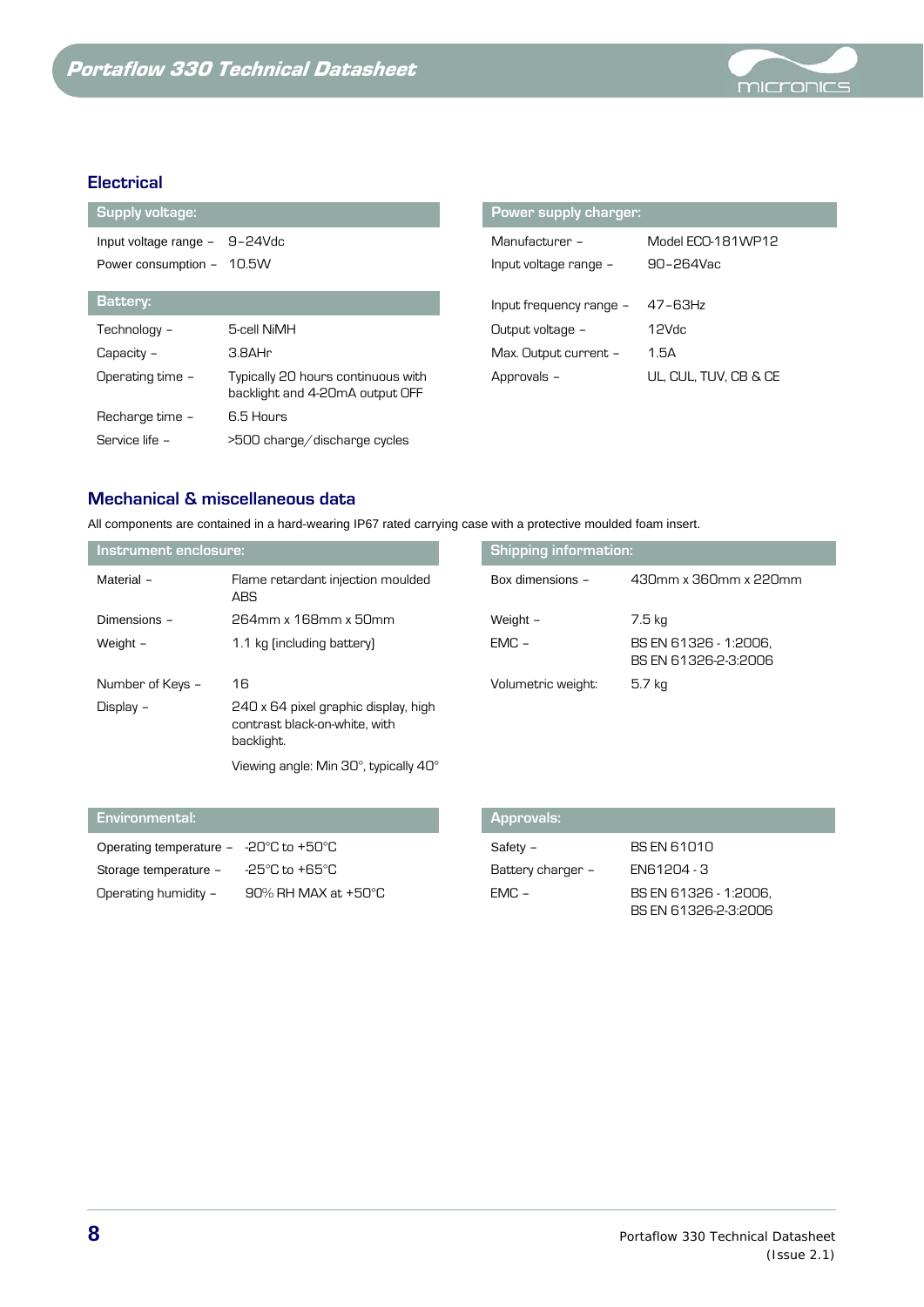

# **Dimensions**



*Micronics reserve the right to alter any specification without notification. PORTAFLOW™ 330 and PF330 are identical.*